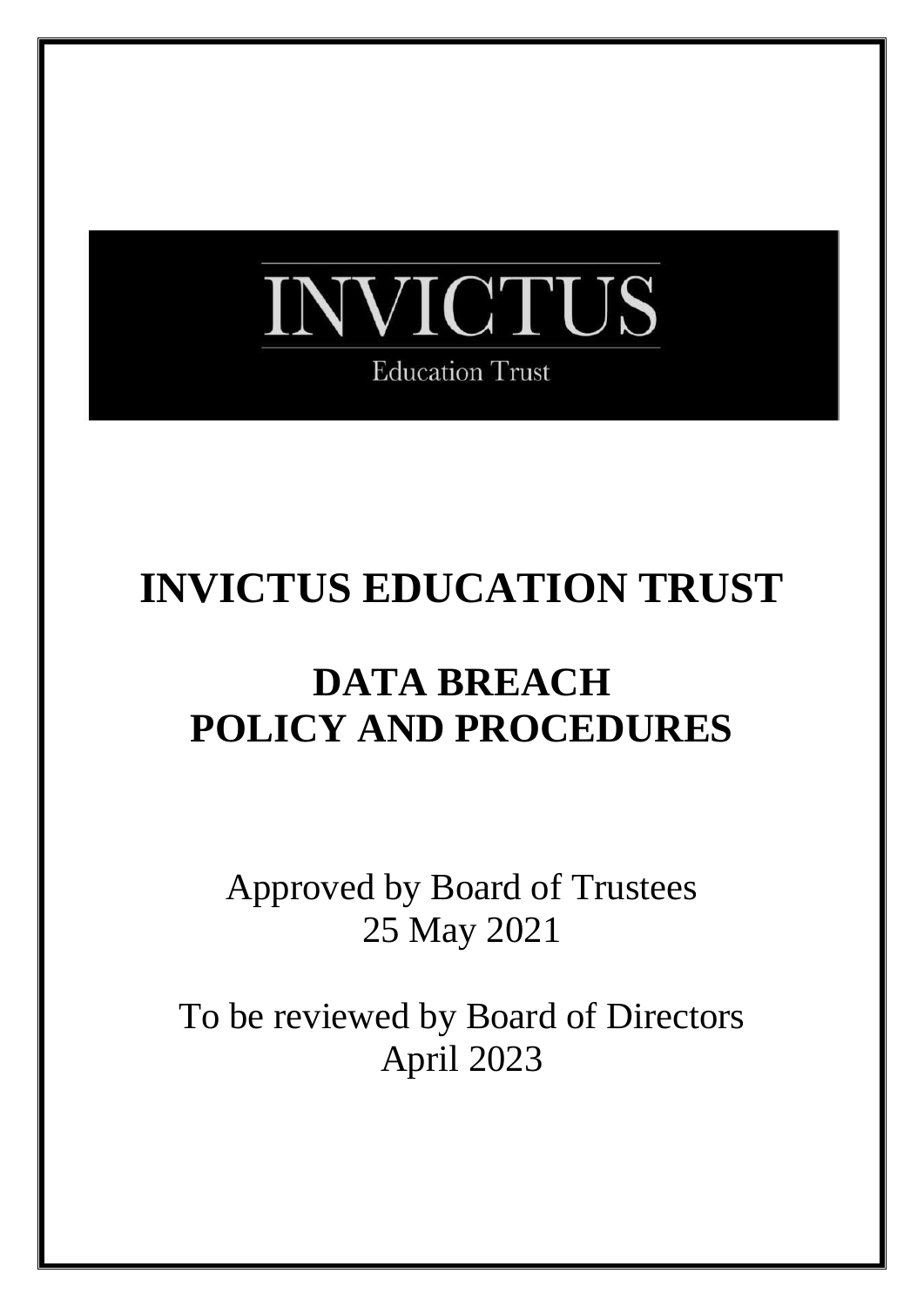### **Data Breach Policy & Procedures**

| Committee Approval Level     | <b>Board of Trustees</b>              |
|------------------------------|---------------------------------------|
| Policy Author/Responsibility | Chief Operating Officer – Julie Duern |
| Policy First Implemented     | <b>July 2018</b>                      |
| Frequency of Review          | Every 2 Years                         |
| <b>Next Review Date</b>      | <b>April 2021</b>                     |
| Policy Approved by Committee | 25 May 2021                           |
| <b>Next Review Date</b>      | <b>April 2023</b>                     |

#### **Content Page**

| 1 Policy Statement                                                |    |
|-------------------------------------------------------------------|----|
| 2. Purpose                                                        |    |
| 3. Scope                                                          |    |
| 4. Data Security & Breach Requirements                            |    |
| 5. Data Breach Procedures & Guidelines                            |    |
| 6. Breach Risk Assessment                                         |    |
| 7. Record Keeping                                                 |    |
| 8. Responsibilities                                               |    |
| 9. Data Protection Officer/ DP Compliance Officer Contact Details |    |
| 10. Data Breach Incident Reporting Form                           | 10 |
|                                                                   |    |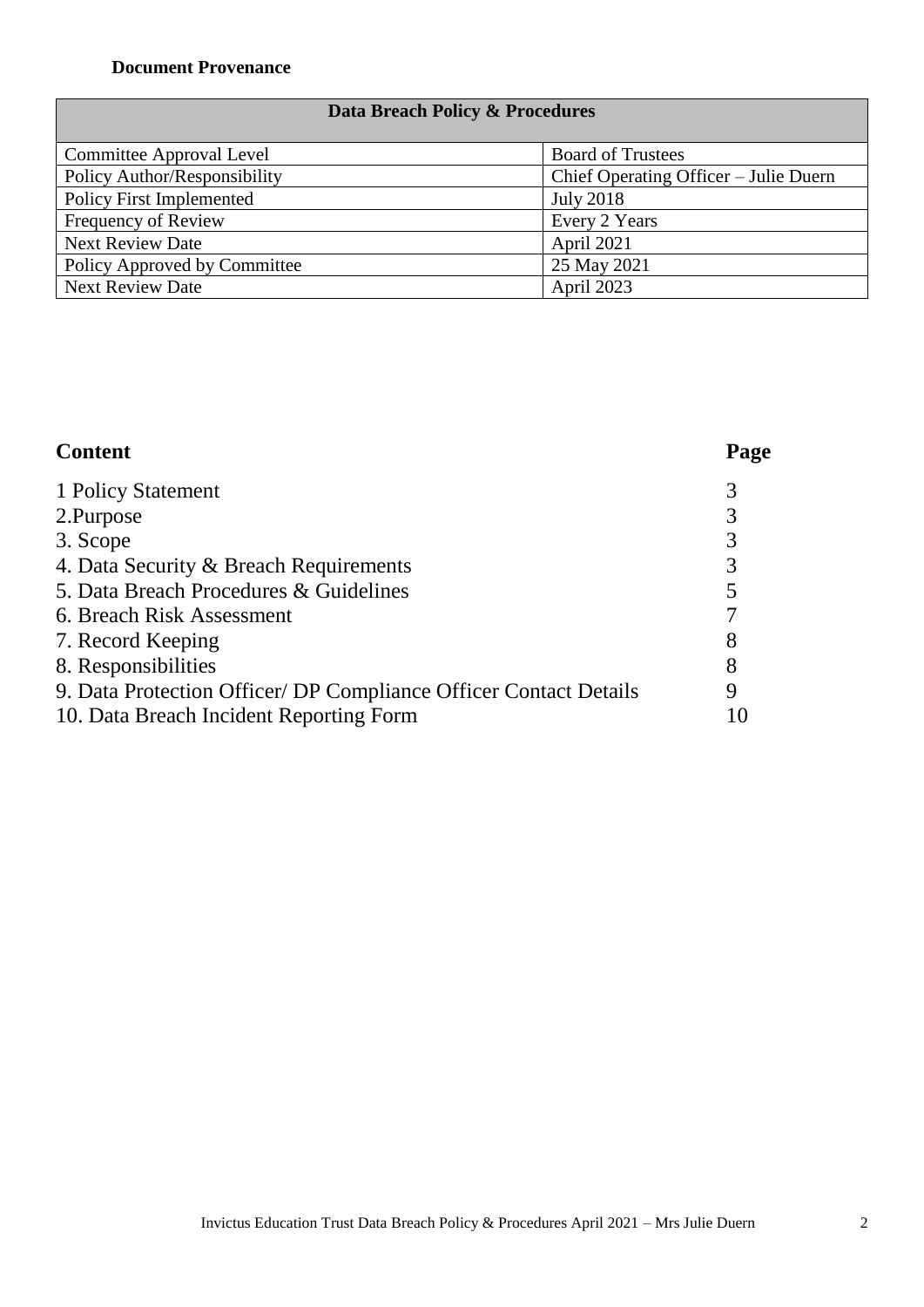#### **1. Policy Statement**

Invictus Education Trust is committed to our obligations under the regulatory system and in accordance with the GDPR, to maintain a robust and structured program for compliance adherence and monitoring. We carry out frequent risk assessments and gap analysis reports to ensure that our compliance processes, functions and procedures are fit for purpose and that mitigating actions are in place where necessary. However, should there be any data breaches this policy states our intent and objectives for dealing with such a breach.

Although we understand that not all risks can be completed mitigated, we operate a robust and structured system of controls, measures and processes to help protect data subjects and their personal information from the risks associated with processing data. The protection and security of the data that we hold and use, including personal information, is paramount to us and we have developed data specific controls and protocols for any breaches involving personal information and data that is subject to the GDPR and Data Protection Law.

#### **2. Purpose**

The purpose of this policy is to outline the Trust's intent, objectives and procedures regarding data breaches involving personal information. We have developed this dedicated data breach policy that is specific to personal information and the breach requirements set out in the GDPR.

As we have obligations under the GDPR, we also have a requirement to ensure that the correct procedures, controls and measures are in place and disseminated to all employees if a personal information breach occurs. This policy also notes our processes for reporting, communicating and investigating any such breach.

Whilst it is the Trust's aim to prevent data breaches where possible, we do recognise that human error and risk elements occur in business that prevent the total elimination of any breach occurrence. We also have a duty to develop protocols for data breaches to ensure that employees, the supervising authority and regulating and/or accreditation bodies are aware of how we handle any such breach.

#### **3. Scope**

This policy applies to all staff within the Trust *(meaning permanent, fixed term, and temporary staff, any third-party representatives or sub-contractors, agency workers, volunteers, interns and agents engaged with the Trust in the UK),* and pertains to the processing of personal information. Adherence to this policy is mandatory and non-compliance could lead to disciplinary action.

#### **4. Data Security & Breach Requirements**

The Trust's definition of a personal data breach for the purposes of this policy is any breach of security, lack of controls, system or human failure, error or issue that leads to, or results in, the destruction, loss, alteration, unauthorised disclosure of, or access to, personal data.

Alongside our *'Privacy be Design'* approach to protecting data, we also have a legal, regulatory and business obligation to ensure the maximum security of data that is processed, including as a priority, when it is shared, disclosed and transferred. Our Data Protection Policy and Access Controls Policy provide the detailed measures and controls that we take to protect personal information and to ensure its continued security.

We carry out information audits to ensure that all personal data held and processed by us is accounted for and recorded, alongside risk assessments as to the scope and impact a data breach could have on a Data Subject(s). We have implemented adequate, effective and appropriate technical and organisational measures to ensure a level of security appropriate to the risks, including *(but not limited to*):

- Pseudonymisation and encryption of personal data
- Restricted Access Measures
- Reviewing, auditing and improvement plans for the ongoing confidentiality, integrity, availability and resilience of processing systems and services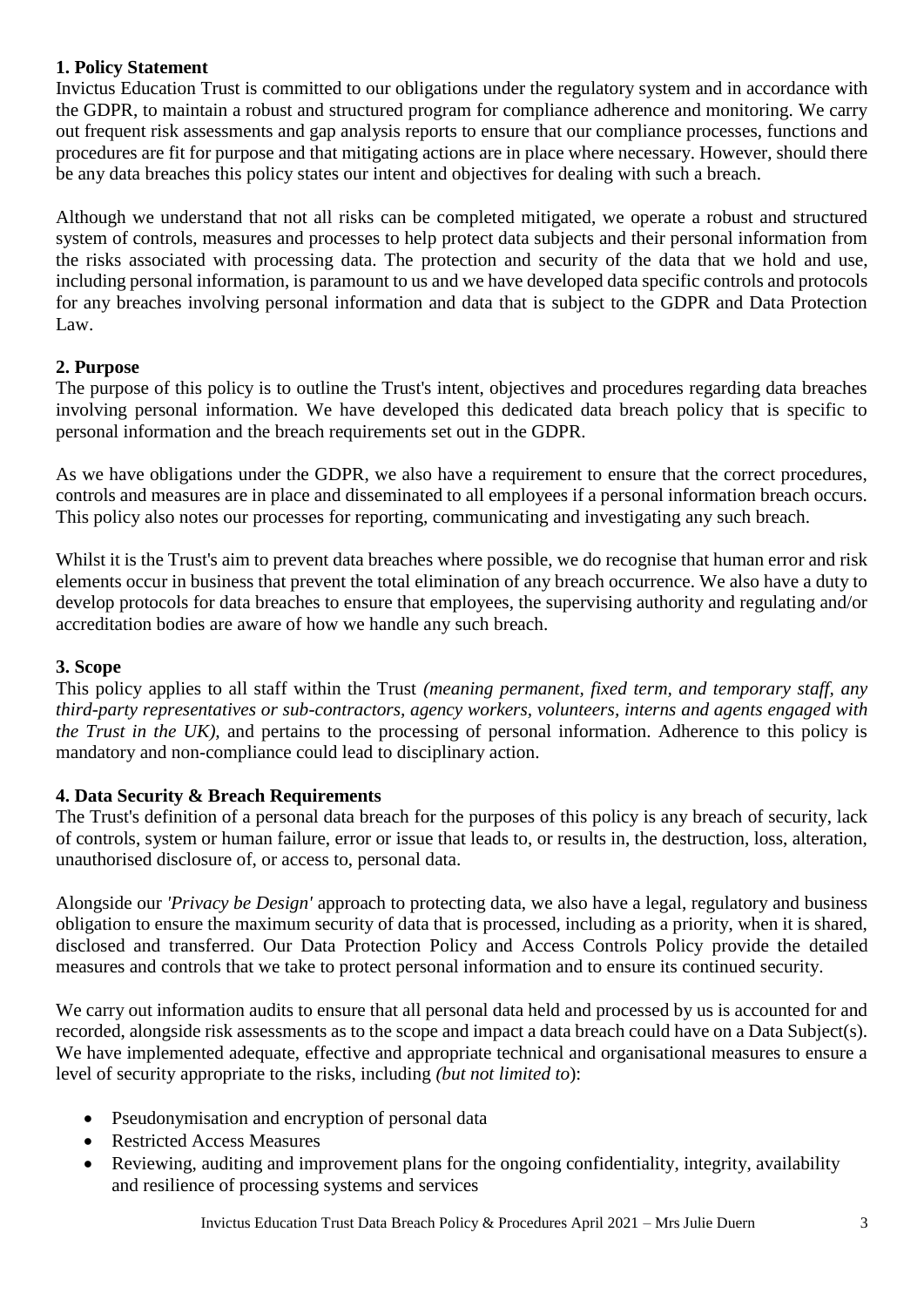- Disaster Recovery and Business Continuity Plan to ensure up-to-date and secure backups and the ability to restore the availability and access to personal data in a timely manner in the event of a physical or technical incident
- Audit procedures and stress testing on a regularly basis to test, assess, review and evaluating the effectiveness of all measures and compliance with the data protection regulations and codes of conduct
- Frequent and rolling training programs for all staff in the GDPR, its principles and applying those regulations to each role, duty and the Trust as a whole
- Staff assessments and testing to ensure a high level of competency, knowledge and understanding of the data protection regulations and the measures we have in place to protect personal information
- Recheck processes to ensure that where personal information is transferred, disclosed, shared or is due for disposal, it is rechecked and authorised by the Data Protection Officer

#### **4.1 Objectives**

To adhere to the GDPR and UK Data Protection law and to have robust and adequate procedures and controls in place for identifying, investigating, reporting and recording any data breaches

- To develop and implement adequate, effective and appropriate technical and organisational measures to ensure a high level of security with regards to personal information
- To utilise information audits and risk assessments for mapping data and reducing the risk of breaches
- To have adequate and effective risk management procedures for assessing any risks presented by processing personal information
- To ensure that any data breaches are reported to the correct regulatory bodies within the timeframes as set out in their code of practice or handbooks
- To use breach investigations and logs to assess the root cause of any breaches and to implement a full review to prevent further incidents from occurring
- To use the Data Breach Incident Form for all data breaches, regardless of severity so that any patterns in causes can be identified and corrected
- To protect consumers, clients and staff including their data, information and identity
- To ensure that where applicable, the Data Protection Officer is involved in and notified about all data breaches and risk issues
- To ensure that the Supervisory Authority is notified of the data breach (*where applicable*) with immediate effect and at the latest, within 72 hours after having become aware of the breach

#### **5. Data Breach Procedures & Guidelines**

The Trust has robust objectives and controls in place for preventing data breaches and for managing them in the rare event that they do occur. Due to the nature of our business, the Trust process and stores personal information and confidential data and as such, we have developed a structured and documented breach incident program to mitigate the impact of any data breaches and to ensure that the correct notifications are made.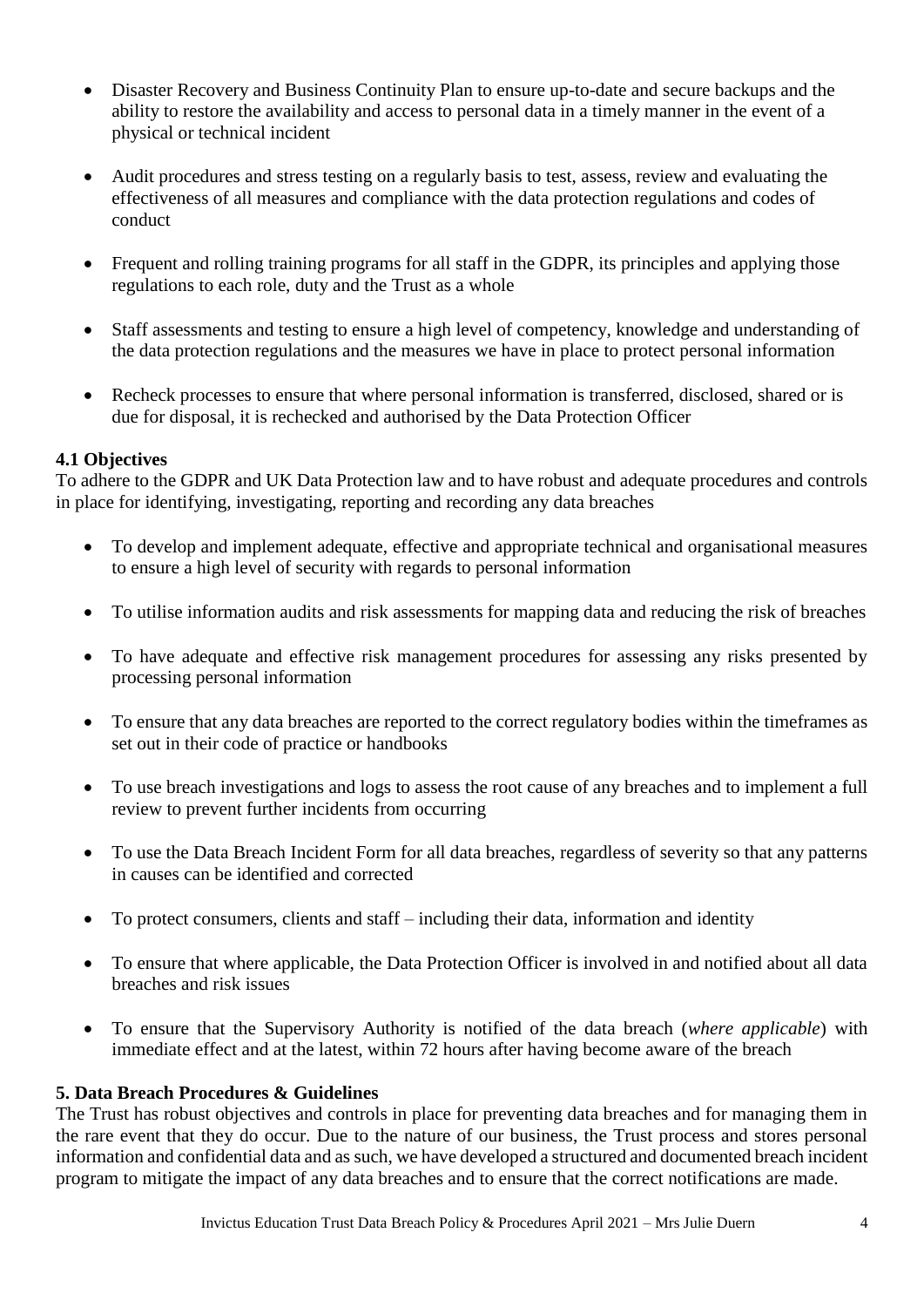We carry out frequent risk assessments, reviews, audits and gap analysis reports on all processing activities and personal data storage, transfers and destruction mechanisms, to ensure that our compliance processes, functions and procedures are fit for purpose and adequately mitigate the risks where possible.

#### **5.1 Breach Monitoring & Reporting**

The Trust has appointed a Data Protection Officer and Data Protection Compliance Officers who are responsible for the review and investigation of any data breach involving personal information, regardless of the severity, impact or containment. All data breaches are reported to the Data Protection Officer with immediate effect, whereby the procedures detailed in this policy are followed.

All, data breaches will be investigated even in instances where notifications and reporting are not required, and we retain a full record of all data breaches to ensure that gap and pattern analysis are available and used. Where a system or process failure has given rise to a data breach, revision to any such process is recorded.

#### **5.2 Breach Incident Procedures**

#### **5.2.1 Identification of an Incident**

As soon as a data breach has been identified, it is reported to the direct line manager and the designated Data Protection Officer/DP Compliance Officer immediately so that breach procedures can be initiated, and followed.

Reporting incidents fully and with immediate effect is essential to the compliant functioning of the Trust and is not about apportioning blame. These procedures are for the protection of the Trust, its students, staff, customers, clients and third parties and are of the utmost importance for legal regulatory compliance.

As soon as an incident is, reported measures must be taken to contain the breach. Such measures are not in the scope of this document due to the vast nature of breaches and the variety of measures to be taken. However, the aim of any such measures should be to stop any further risk/breach to the organisation, customer, client, third party, system or data prior to investigation and reporting. The measures taken are noted on the incident record in all cases.

#### **5.2.2 Breach Recording**

The Trust utilises a Breach Incident Form for all incidents, which is completed for any data breach, regardless of severity or outcome. Completed forms are logged in the Breach Incident Folder *(electronic record),* and reviewed against existing records to ascertain patterns or reoccurrences.

In cases of data breaches, the Data Protection Officer/DP Compliance Officer is responsible for carrying out a full investigation, appointing the relevant staff to contain the breach, recording the incident on the breach form and making any relevant and legal notifications. The completing of the Breach Incident Form is only to be actioned after containment has been achieved.

A full investigation is conducted and recorded on the incident form, the outcome of which is communicated to all staff involved in the breach, in addition to upper management. A copy of the completed incident form is filed for audit and record purposes.

If applicable, the ICO Supervisory Authority and the Data Subject(s) are notified in accordance with the GDPR requirements (*refer to section 6 of this policy*). The Supervisory Authority protocols are to be followed and their '*Security Breach Notification Form'* should be completed and submitted. In addition, any individual whose data or personal information has been compromised is notified if required, and kept informed throughout the investigation, with a full report being provided of all outcomes and actions.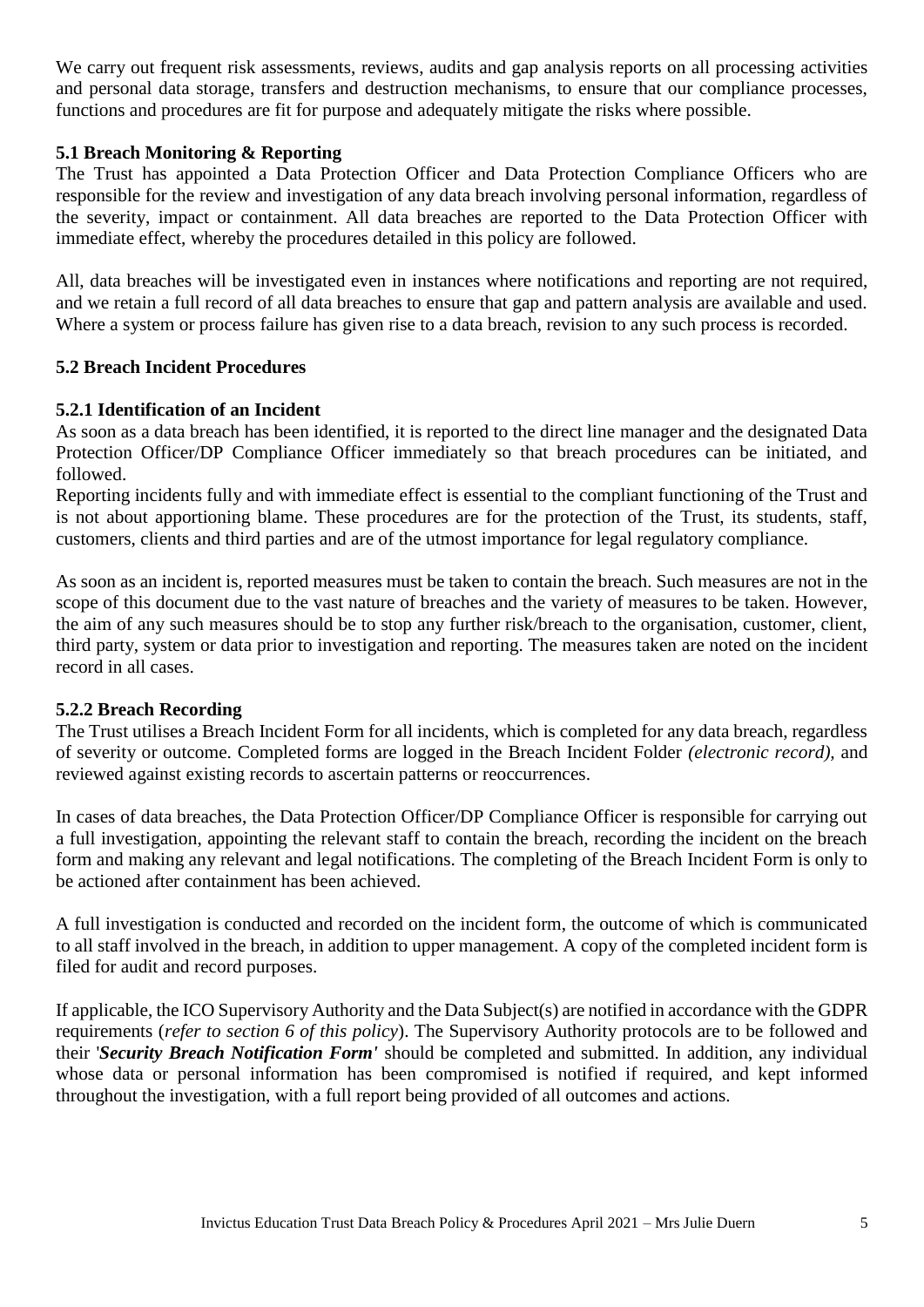#### **5.3 Breach Risk Assessment**

#### **5.3.1 Human Error**

Where the data breach is the result of human error, an investigation into the root cause is to be conducted and a formal interview with the employee held.

A review of the procedure(s) associated with the breach is conducted and a full risk assessment completed in accordance with the Trust's Risk Assessment Procedures. Any identified gaps that are found to have caused/contributed to the breach are revised and risk assessed to mitigate any future occurrence of the same root cause. Outcomes of such employee investigations could result in (but not limited to):

- Re-training in specific/all compliance areas
- Re-assessment of compliance knowledge and understanding
- Suspension from compliance related tasks
- Formal warning *(in-line with the Trust's Disciplinary Policy)*

#### **5.3.2 System Error**

Where the data breach is the result of a system error/failure, the IT team are to work in conjunction with the Data Protection Officer/DP Compliance Officer to assess the risk and investigate the root cause of the breach. A Gap Analysis is to be completed on the system/s involved and a full review and report to be added to the Breach Incident Form.

Any identified gaps that are found to have caused/contributed to the breach are to be revised and risk assessed to mitigate and prevent any future occurrence of the same root cause. Full details of the incident should be determined and mitigating action such as the following should be taken to limit the impact of the incident:

- Attempting to recover any lost equipment or personal information
- Shutting down an IT system
- Removing an employee from their tasks
- The use of back-ups to restore lost, damaged or stolen information
- Making the building secure
- If the incident involves any entry codes or passwords, then these codes must be changed immediately and members of staff informed

#### **5.3.3 Assessment of Risk and Investigation**

The Data Protection Officer/DP Compliance Officer should ascertain what information was involved in the data breach and what subsequent steps are required to remedy the situation and mitigate any further breaches. The lead investigator should look at:

- The type of information involved
- It's sensitivity or personal content
- What protections are in place (e*.g. encryption*)?
- What happened to the information/Where is it now?
- Whether there are any wider consequences/implications to the incident

The appointed lead should keep an ongoing log and clear report detailing the nature of the incident, steps taken to preserve any evidence, notes of any interviews or statements, the assessment of risk/investigation and any recommendations for future work/actions.

#### **6. Breach Notifications**

The Trust understands that we have obligations and a duty to report data breaches in certain instances. All staff are aware of these circumstances and we have strict internal reporting lines to ensure that data breaches falling within the notification criteria are identified and reported without undue delay.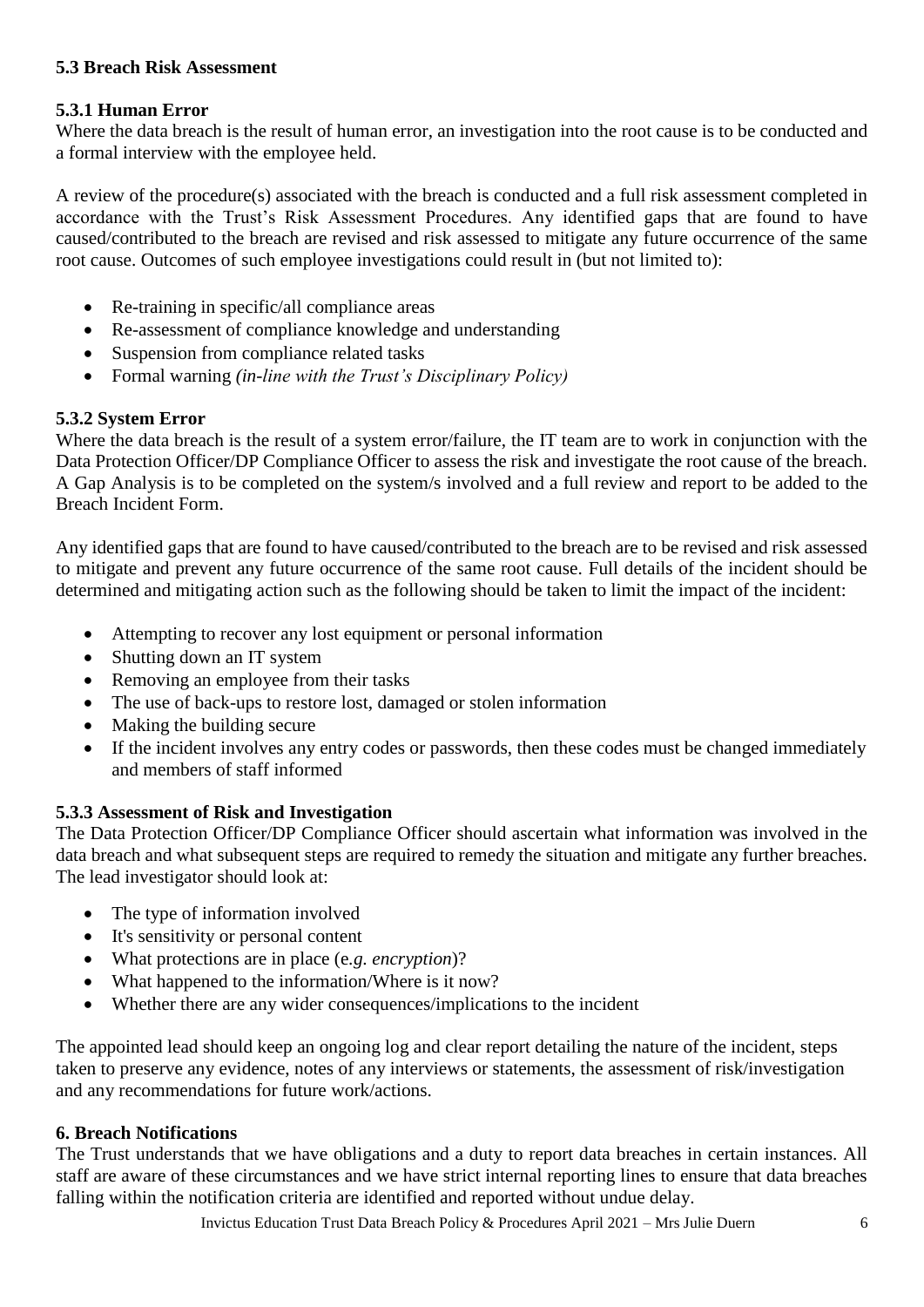#### **6.1 Supervisory Authority Notification**

The Supervisory Authority (ICO) is to be notified of any breach where it is likely to result in a risk to the rights and freedoms of individuals. These are situations which if the breach was ignored, it would lead to significant detrimental effects on the individual.

Where applicable, the Supervisory Authority (ICO) is notified of the breach no later than 72 hours after us becoming aware of it and are kept notified throughout any breach investigation, being provided with a full report, including outcomes and mitigating actions as soon as possible, and always within any specified timeframes.

If for any reason it is not possible to notify the Supervisory Authority (ICO) of the breach within 72 hours, the notification will be made as soon as is feasible, accompanied by reasons for any delay. Where, a breach is assessed by the Data Protection Officer and deemed, unlikely to result in a risk to the rights and freedoms of natural persons, the Trust reserves the right not to inform the Supervisory Authority in accordance with Article 33 of the GDPR.

- The notification to the Supervisory Authority will contain:
- A description of the nature of the personal data breach
- The categories and approximate number of data subjects affected
- The categories and approximate number of personal data records concerned
- The name and contact details of our Data Protection Officer and/or any other relevant point of contact (*for obtaining further information)*
- A description of the likely consequences of the personal data breach
- A description of the measures taken or proposed to be taken to address the personal data breach *(including measures to mitigate its possible adverse effects)*

Breach incident procedures and an investigation, are always carried out, regardless of our notification obligations and outcomes, and reports are retained to be made available to the Supervisory Authority if requested.

Where the Trust acts in the capacity of a Processor, we will ensure that Controller is notified of the breach without undue delay. In instances where we act in the capacity of a Controller using an external processor, we have a written agreement in place to state that the Processor is obligated to notify us without undue delay after becoming aware of a personal data breach.

#### **6.2 Data Subject Notification**

When a personal data breach is likely to result in a high risk to the rights and freedoms of natural persons, we will always communicate the personal data breach to the Data Subject without undue delay, in a written format and in a clear and legible format. The notification to the Data Subject shall include:

- The nature of the personal data breach
- The name and contact details of our Data Protection Officer and/or any other relevant point of contact (*for obtaining further information)*
- A description of the likely consequences of the personal data breach
- A description of the measures taken or proposed to be taken to address the personal data breach *(including measures to mitigate its possible adverse effects)*

The Trust, reserves the right not to inform the Data Subject of any personal data breach, where we have implemented the appropriate technical and organisational protection measures, which render the data unintelligible to any person who is not authorised to access it *(i.e. encryption, data masking etc.*), or where we have taken subsequent measures, which ensure that the high risk to the rights and freedoms of the Data Subject is no longer likely to materialise.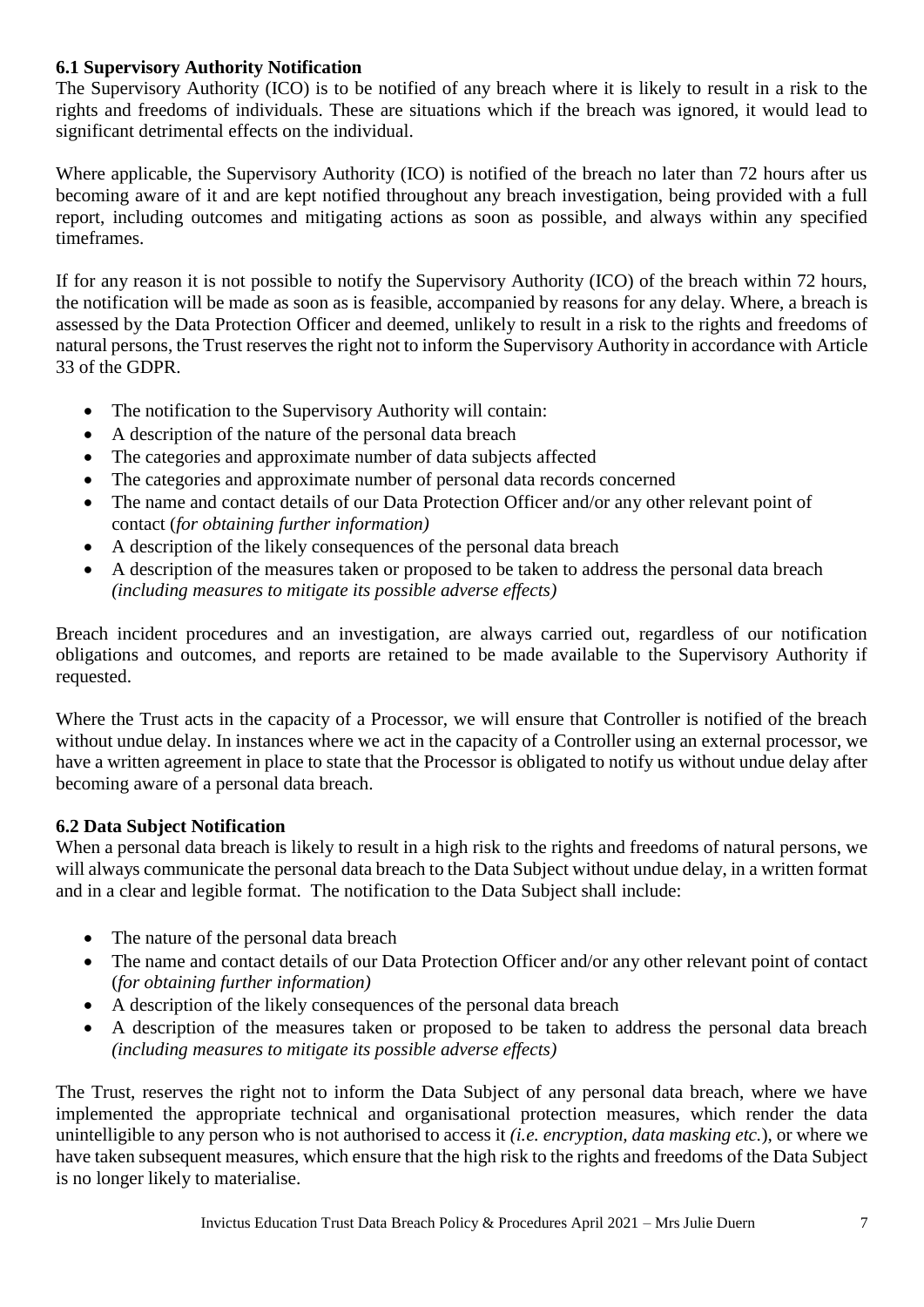If informing the Data Subject of the breach involves disproportionate effort, we reserve the right to instead, make a public communication whereby the Data Subject(s) are informed in an equally effective manner.

#### **7. Record Keeping**

All records and notes taking during the identification, assessment and investigation of the data breach are recorded and authorised by the Data Protection Officer/DP Compliance Officer and are retained for a period of 6 years from the date of the incident. Incident forms are to be reviewed monthly to assess for patterns or breach reoccurrences and actions taken to prevent further incidents from occurring.

#### **8. Responsibilities**

The Trust will ensure that all Staff are provided with the time, resources and support to learn, understand and implement all procedures within this document, as well as understanding their responsibilities and the breach incident reporting lines.

The Data Protection Officer/DP Compliance Officer are responsible for regular compliance audits and gap analysis monitoring and the subsequent reviews and action follow-ups. There is a continuous audit trail of all compliance reviews and procedural amendments and feedback to ensure continuity through each process and task.

| <b>School / Location</b>              | <b>Officer Name</b>    | <b>Email Address</b>         | <b>School Address</b>                                            |
|---------------------------------------|------------------------|------------------------------|------------------------------------------------------------------|
| Crestwood High<br>School              | Anthea Southall        | asouthall@invictus.education | <b>Bromley Lane</b><br>Kingswinford<br>Dudley DY6 8QG            |
| <b>Ellowes Hall Sports</b><br>College | <b>Anthea Southall</b> | asouthall@invictus.education | <b>Stickley Lane</b><br><b>Lower Gornal</b><br>Dudley<br>DY3 2JH |
| Kinver High School                    | Lisa Barrett           | lbarrett@invictus.education  | <b>Enville Road</b><br>Kinver<br><b>South Staffs</b><br>DY7 6AA  |
| Leasowes High<br>School               | David Willets          | dwilletts@invictus.education | <b>Kent Road</b><br>Halesowen<br>Birmingham<br><b>B62 8PJ</b>    |
| Pedmore High<br>School                | David Willetts         | dwilletts@invictus.education | Grange Lane<br>Stourbridge<br>DY97HS                             |
| Wombourne High<br>School              | Lisa Barrett           | lbarrett@invictus.education  | <b>Ounsdale Road</b><br>Wolverhampton<br>WV58BJ                  |

#### **9. Data Protection Officer/Data Protection Compliance Officer**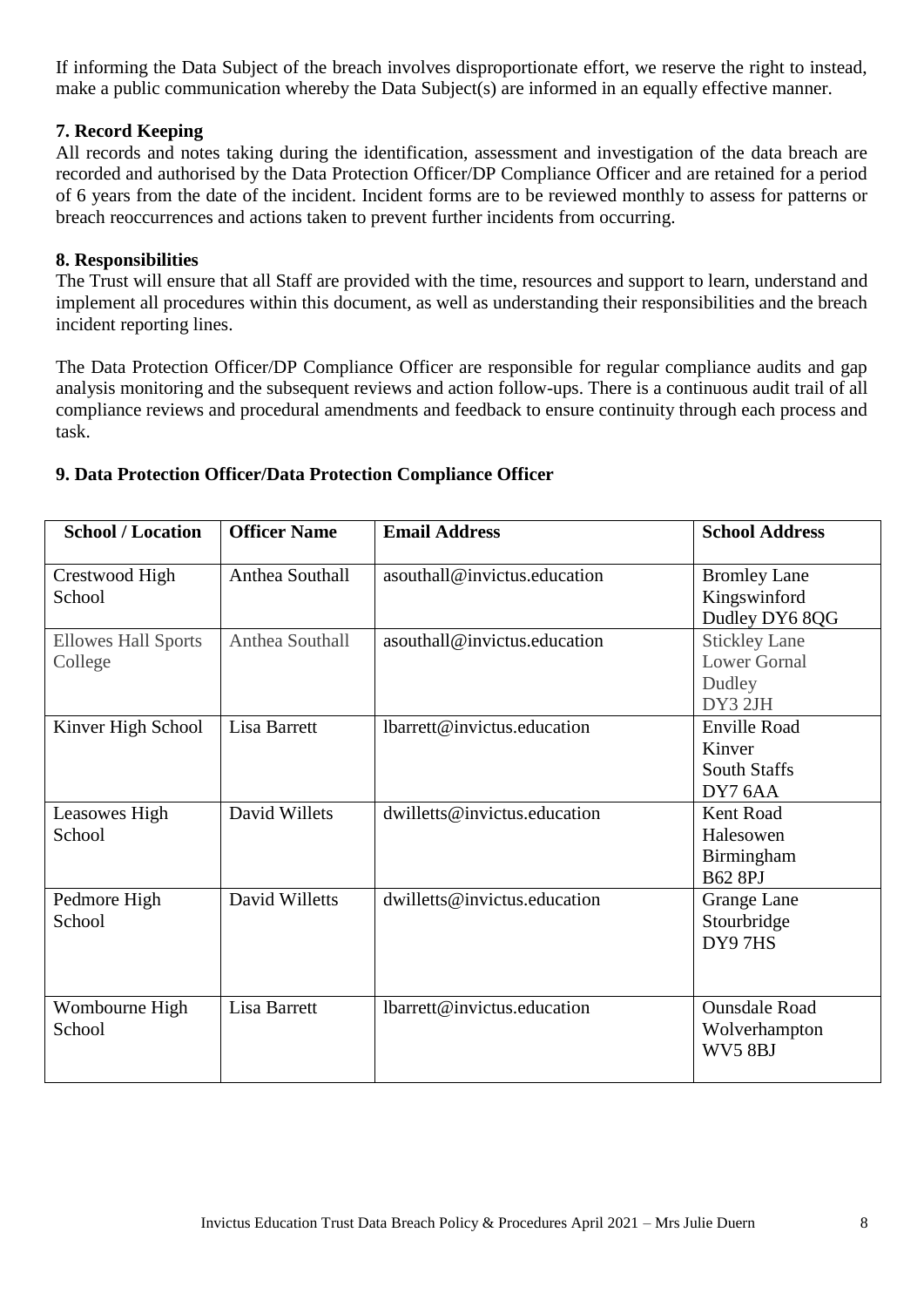

### **DATA BREACH INCIDENT REPORTING FORM**

| School/Location:                                                                     |       |
|--------------------------------------------------------------------------------------|-------|
|                                                                                      |       |
| Data Protection Officer/Data Protection Compliance Officer:                          |       |
| Date:                                                                                | Time: |
|                                                                                      |       |
| <b>INCIDENT INFORMATION</b>                                                          |       |
| Date/Time or period of Breach:                                                       |       |
| Reported by whom:                                                                    |       |
|                                                                                      |       |
| Description & details of the Breach:                                                 |       |
|                                                                                      |       |
|                                                                                      |       |
|                                                                                      |       |
|                                                                                      |       |
|                                                                                      |       |
|                                                                                      |       |
|                                                                                      |       |
|                                                                                      |       |
|                                                                                      |       |
|                                                                                      |       |
| Nature/Type of Breach:                                                               |       |
| Categories of Data Subjects affected:                                                |       |
|                                                                                      |       |
|                                                                                      |       |
| Categories of Personal Data Records concerned:                                       |       |
|                                                                                      |       |
|                                                                                      |       |
| Number of Data Subjects affected:                                                    |       |
| Number of Records involved:<br>Immediate action taken to contain or mitigate breach: |       |
|                                                                                      |       |
|                                                                                      |       |
|                                                                                      |       |
|                                                                                      |       |
|                                                                                      |       |
|                                                                                      |       |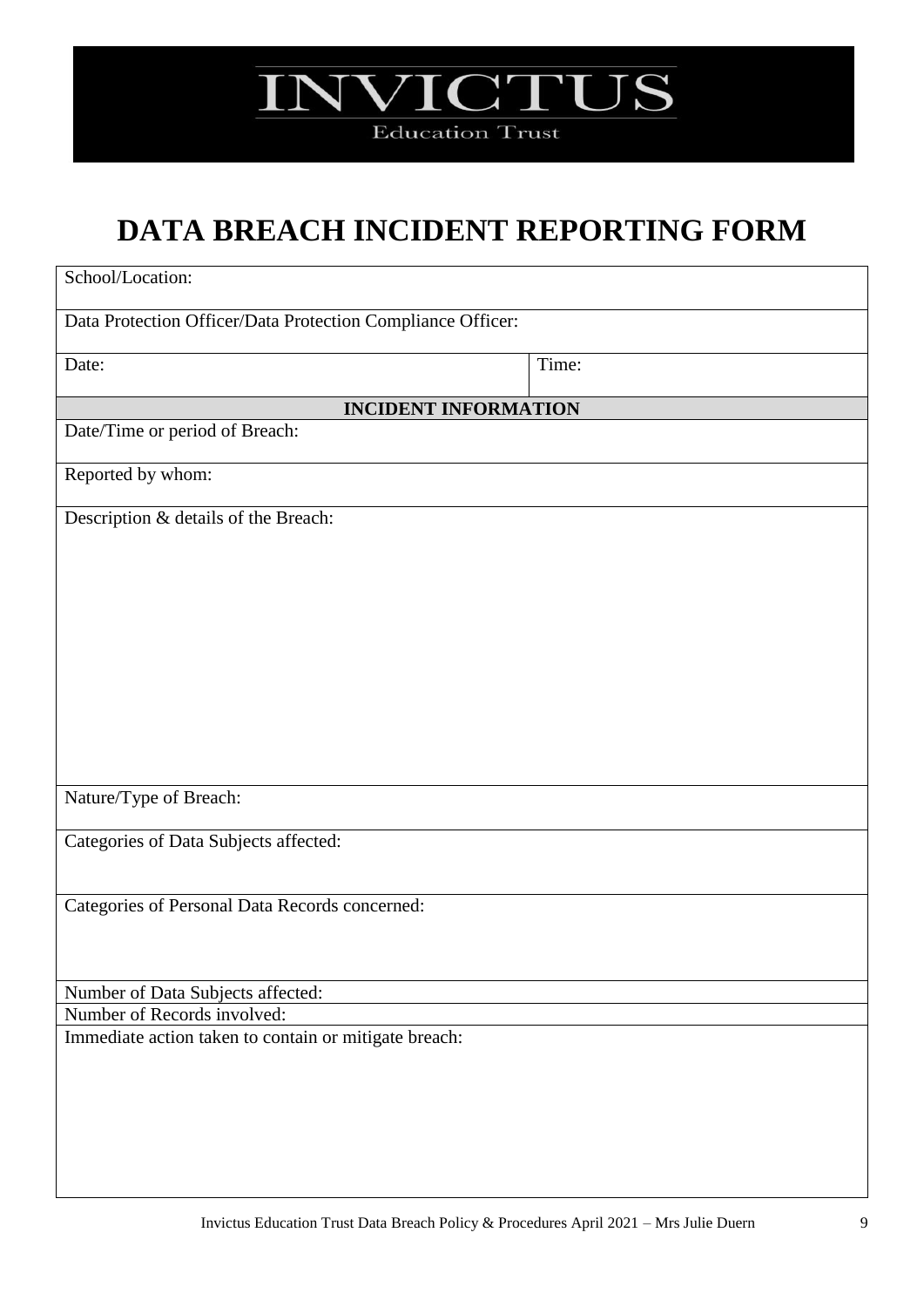Staff involved in Breach:

Procedures involved in Breach:

Third Parties involved in Breach:

| <b>BREACH NOTIFICATIONS</b>                   |            |     |       |     |
|-----------------------------------------------|------------|-----|-------|-----|
| Has the Headteacher been notified             | YES        | NO. | DATE: |     |
| Has the CEO been notified                     | <b>YES</b> | NO  | DATE: |     |
| Have the Board of Trustees been notified      | YES        | NO  | DATE: |     |
| Has the Supervisory Authority (ICO) notified  |            | YES | NO    | N/A |
| If YES was this within 72 Hours of the Breach |            | YES | NO    | N/A |

If the Supervisory Authority (ICO) has not been notified, please explain why this decision has been taken / or if there is a delay to notifying them:

| <b>INFORMATION PROVIDED TO THE SUPERVISORY AUTHORITY (ICO) if applicable</b>             |            |           |  |  |
|------------------------------------------------------------------------------------------|------------|-----------|--|--|
| <b>INFORMATION</b>                                                                       | <b>YES</b> | <b>NO</b> |  |  |
| A description of the nature of the Personal Data Breach                                  |            |           |  |  |
| The categories and approximate number of Data Subjects affected                          |            |           |  |  |
| The categories and approximate number of Personal Data Records affected                  |            |           |  |  |
| The name and contact details of the Data Protection Officer                              |            |           |  |  |
| A description of the likely consequences of the Personal Data Breach                     |            |           |  |  |
| A description of the measures taken or proposed to be taken to address the personal data |            |           |  |  |
| breach (including measures to mitigate its possible adverse effects)                     |            |           |  |  |
| Was notification provided to Data Subjects                                               |            |           |  |  |
| <b>INVESTIGATION INFORMATION &amp; OUTCOME ACTIONS</b>                                   |            |           |  |  |
| Details of Incident Investigation:                                                       |            |           |  |  |
|                                                                                          |            |           |  |  |
|                                                                                          |            |           |  |  |
|                                                                                          |            |           |  |  |